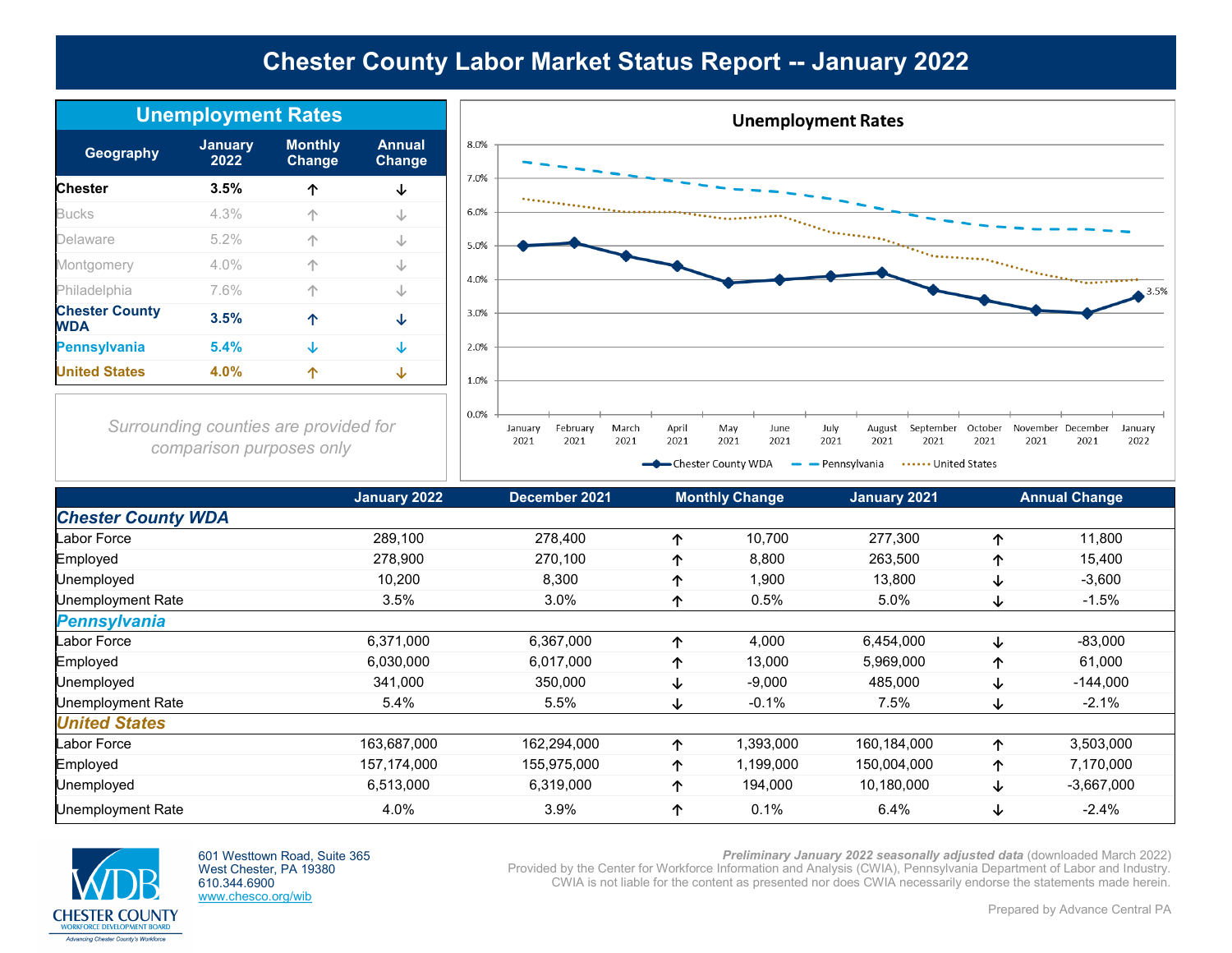## **Chester County Labor Market Status Report -- January 2022**







601 Westtown Road, Suite 365 West Chester, PA 19380 610.344.6900 www.chesco.org/wib

**Preliminary January 2022 seasonally adjusted data** (downloaded March 2022) Provided by the Center for Workforce Information and Analysis (CWIA), Pennsylvania Department of Labor and Industry. CWIA is not liable for the content as presented nor does CWIA necessarily endorse the statements made herein.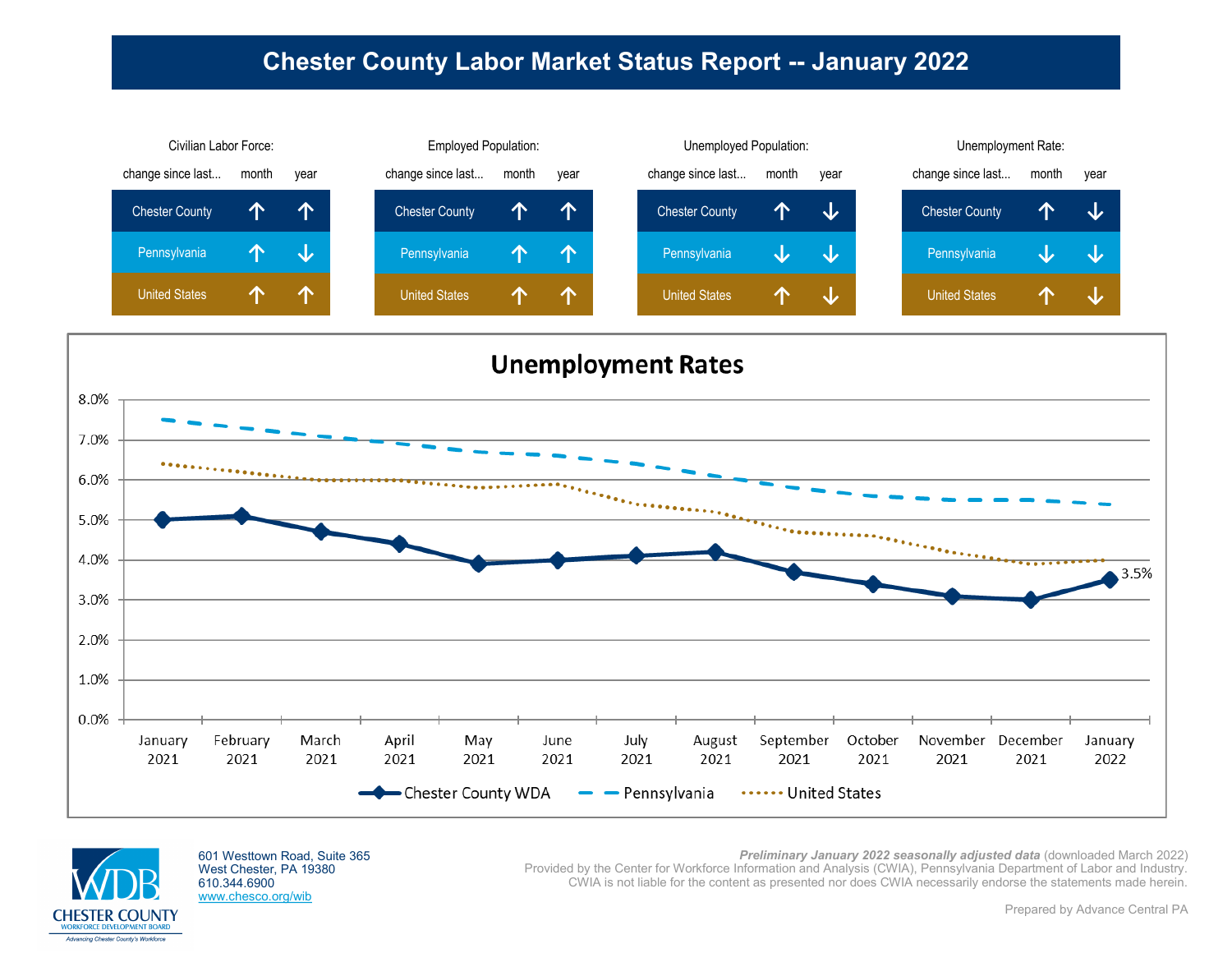### **Civilian Labor Force**

The labor force is comprised of individuals who are working, waiting for a layoff to end, or are actively seeking work. The graph below highlights changes in the civilian labor force as a percentage of the area's total civilian labor force.

|                       |              | <b>Change Since</b> |              |  |
|-----------------------|--------------|---------------------|--------------|--|
|                       | January 2022 | December 2021       | January 2021 |  |
| <b>Chester County</b> | 289,100      | 10,700              | 11,800       |  |
| Pennsylvania          | 6,371,000    | 4,000               | $-83,000$    |  |
| <b>United States</b>  | 163,687,000  | 1,393,000           | 3,503,000    |  |

#### Percent Change in Civilian Labor Force: January 2022







601 Westtown Road, Suite 365 West Chester, PA 19380 610.344.6900 www.chesco.org/wib

*Preliminary January 2022 seasonally adjusted data* (downloaded March 2022) Provided by the Center for Workforce Information and Analysis (CWIA), Pennsylvania Department of Labor and Industry. CWIA is not liable for the content as presented nor does CWIA necessarily endorse the statements made herein.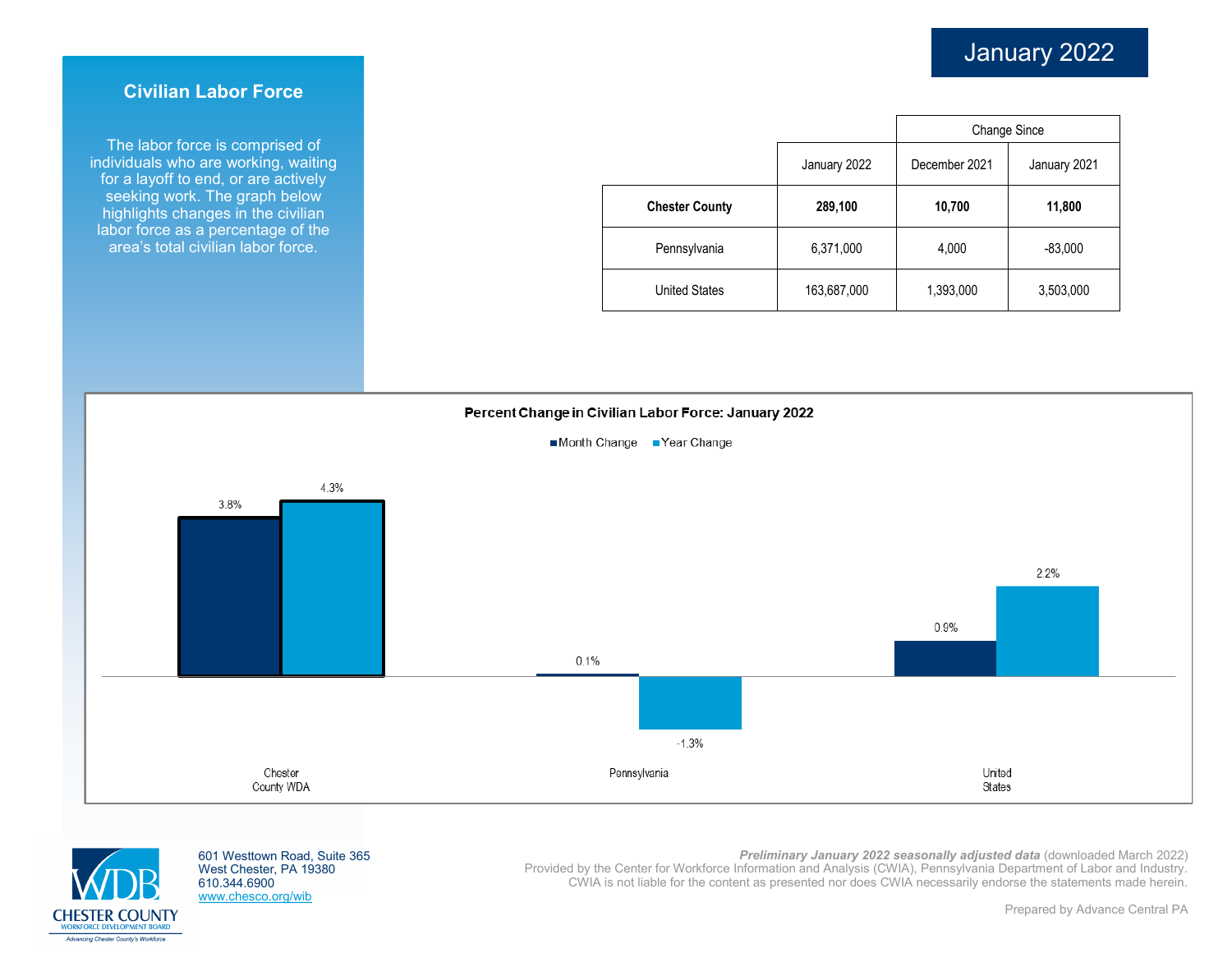## **Employed Population**

The employed population includes individuals who are working. The graph below highlights changes in employment as a percentage of the area's total employment.

|                       |              | <b>Change Since</b> |              |  |
|-----------------------|--------------|---------------------|--------------|--|
|                       | January 2022 | December 2021       | January 2021 |  |
| <b>Chester County</b> | 278,900      | 8,800               | 15,400       |  |
| Pennsylvania          | 6,030,000    | 13,000              | 61,000       |  |
| <b>United States</b>  | 157,174,000  | 1,199,000           | 7,170,000    |  |

### Percent Change in Employed Population: January 2022







601 Westtown Road, Suite 365 West Chester, PA 19380 610.344.6900 www.chesco.org/wib

*Preliminary January 2022 seasonally adjusted data* (downloaded March 2022) Provided by the Center for Workforce Information and Analysis (CWIA), Pennsylvania Department of Labor and Industry. CWIA is not liable for the content as presented nor does CWIA necessarily endorse the statements made herein.

Prepared by Advance Central PA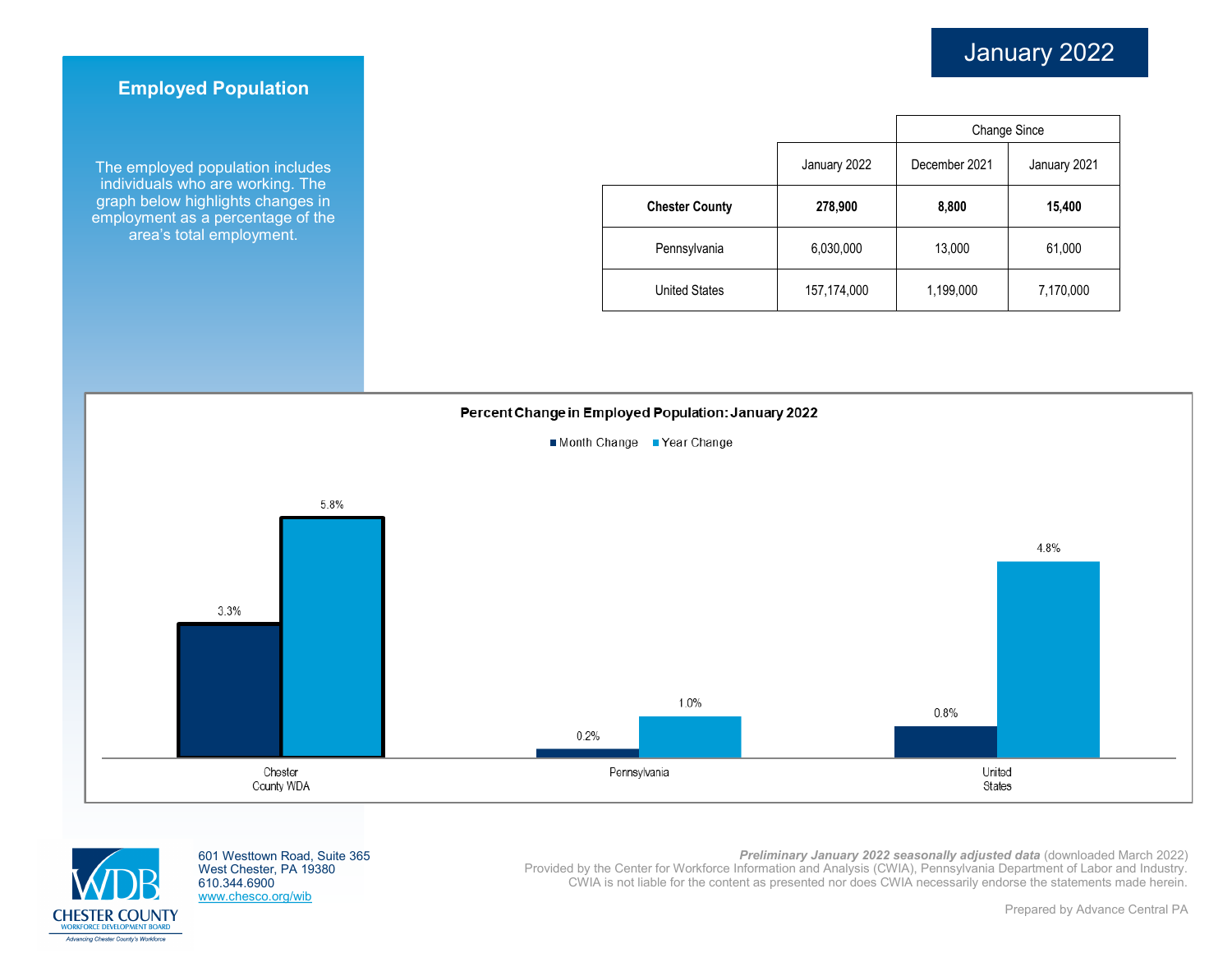## **Unemployed Population**

The unemployed population is made up of individuals who are not working, but are waiting for a layoff to end or are actively seeking work. The graph below highlights changes in unemployment as a percentage of the area's total unemployment.

|                       |              | <b>Change Since</b> |              |  |
|-----------------------|--------------|---------------------|--------------|--|
|                       | January 2022 | December 2021       | January 2021 |  |
| <b>Chester County</b> | 10,200       | 1,900               | $-3,600$     |  |
| Pennsylvania          | 341,000      | $-9,000$            | $-144,000$   |  |
| <b>United States</b>  | 6,513,000    | 194,000             | $-3,667,000$ |  |





601 Westtown Road, Suite 365 West Chester, PA 19380 610.344.6900 www.chesco.org/wib

*Preliminary January 2022 seasonally adjusted data* (downloaded March 2022)

Provided by the Center for Workforce Information and Analysis (CWIA), Pennsylvania Department of Labor and Industry. CWIA is not liable for the content as presented nor does CWIA necessarily endorse the statements made herein.

Prepared by Advance Central PA